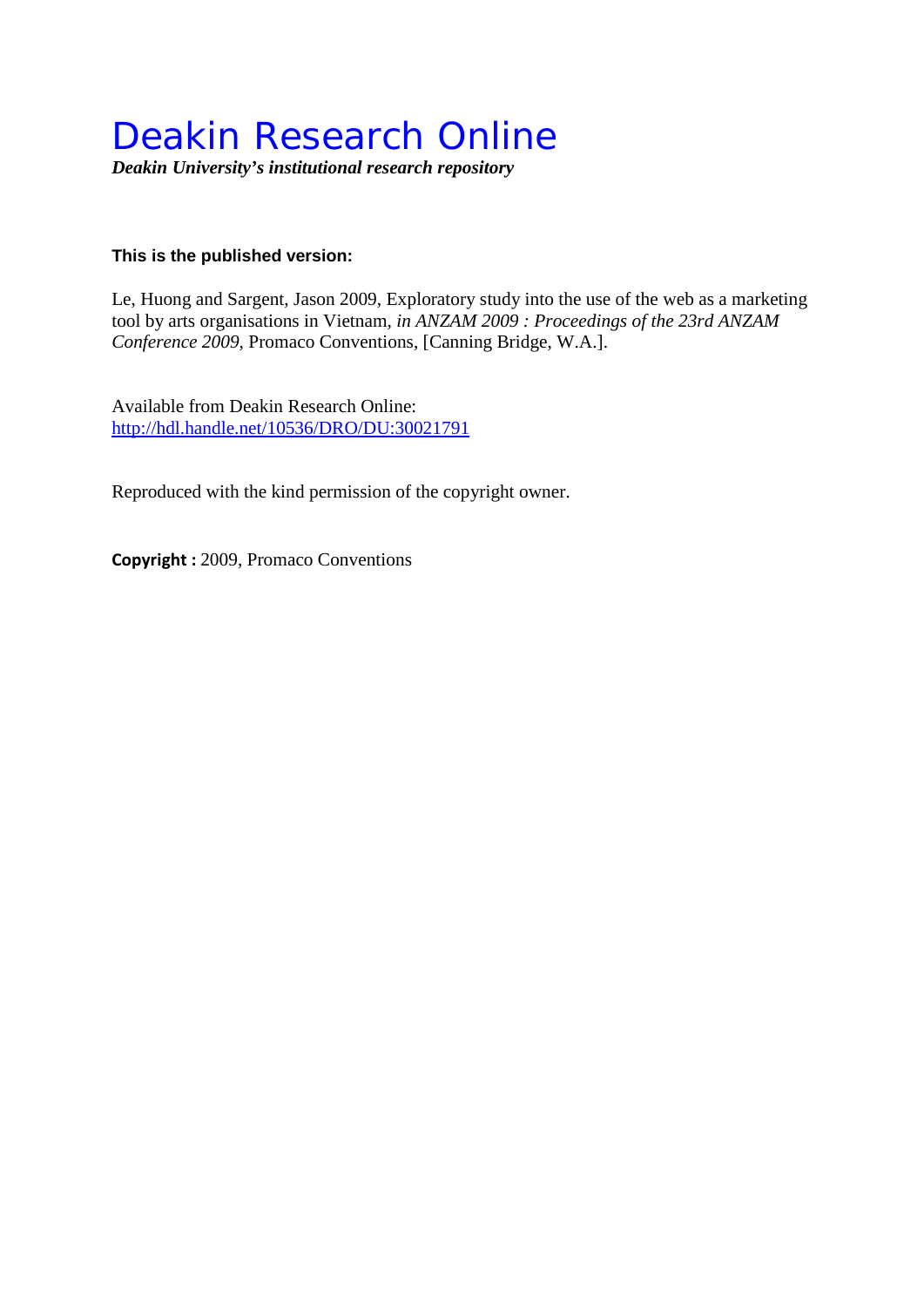**Page 1 of 17**

 $\ddot{\phantom{a}}$ 

÷,

 $\ddot{\phantom{a}}$ 

 $\bar{z}$  :



# **Exploratory study into the use of the web as a marketing tool by arts organisations in Vietnam**

Dr HuongLe\*

*School ofManagement and Marketing, Deakin University, Australia* Email: huong@deakin.edu.au

Mr Jason Sargent

*School ofManagement and Marketing, Deakin University, Australia* Email: jason.sargent@deakin.edu.au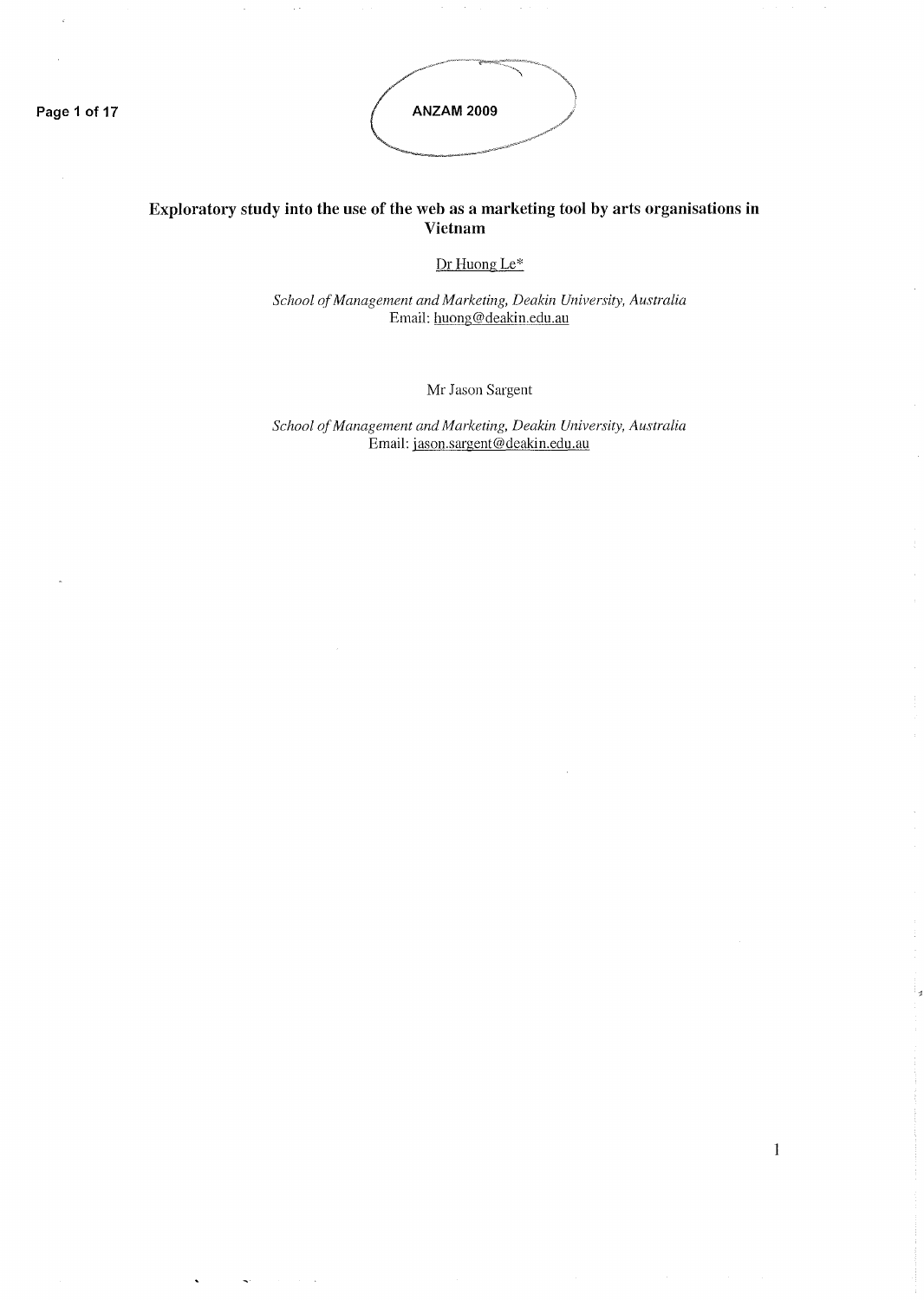### **ABSTRACT**

*This paper presents exploratory findings into the use ofthe web as a marketing tool by arts organisations in Vietnam. The websites ofseventeen Vietnamese arts organisations were evaluated to determine current levels ofmarketing functionality. The findings were analysedfrom the perspective ofthe four elements ofthe marketing mix (price, place, product and promotion). The study found that arts* organisations in Vietnam are less sophisticated in using the web as a marketing tool compared with Western *counterparts, and that organisation's websites contained basic infonnation catalogues and contact details but limited multimedia functionality. The implications to audience development will be explored through a survey with stakeholders ofthe seventeen arts organisations in Vietnam as afuture research stream.*

NB: The terms 'web' and 'Internet' are used interchangeably in this paper.

Keywords: Electronic Marketing

### **INTRODUCTION**

The operations of arts organisations globally have been significantly influenced by changes in culture, economy, and technology. Not surprisingly, many arts organisations have needed to cut down a number of repertory diversity toward a mix of more commercialised and quality artistic products to maintain and attract new audiences. With a development of technology, online environment become an essential platform to not only bring arts products to audiences but also build relationships and communicate with those audiences and other arts sponsors.

This paper aims to explore internet arts marketing by Vietnamese arts organisations. This study is the first phase of a larger project which investigates e-marketing activities by arts organisations in Vietnam. The second phase is based on results of the first phase in order to conduct a survey from both audiences' and arts managers' perspectives to see which marketing activities on-site and functionality of organisation's websites will most affect Vietnamese audiences' decision to attend the arts events. This paper only presents findings from the first phase of this study.

To broadly explore internet arts marketing by Vietnamese arts organisations, this paper will provide a current snapshot of the use of the web as a new marketing tool by Vietnamese arts organisations. In deeper investigation, we also measure levels of readiness of internet marketing for audience development in Vietnam. To reach this end, an evaluation of the websites of seventeen arts organisations in Vietnam (nine performing arts organisations, seven art museums and one circus company) was conducted using an adapted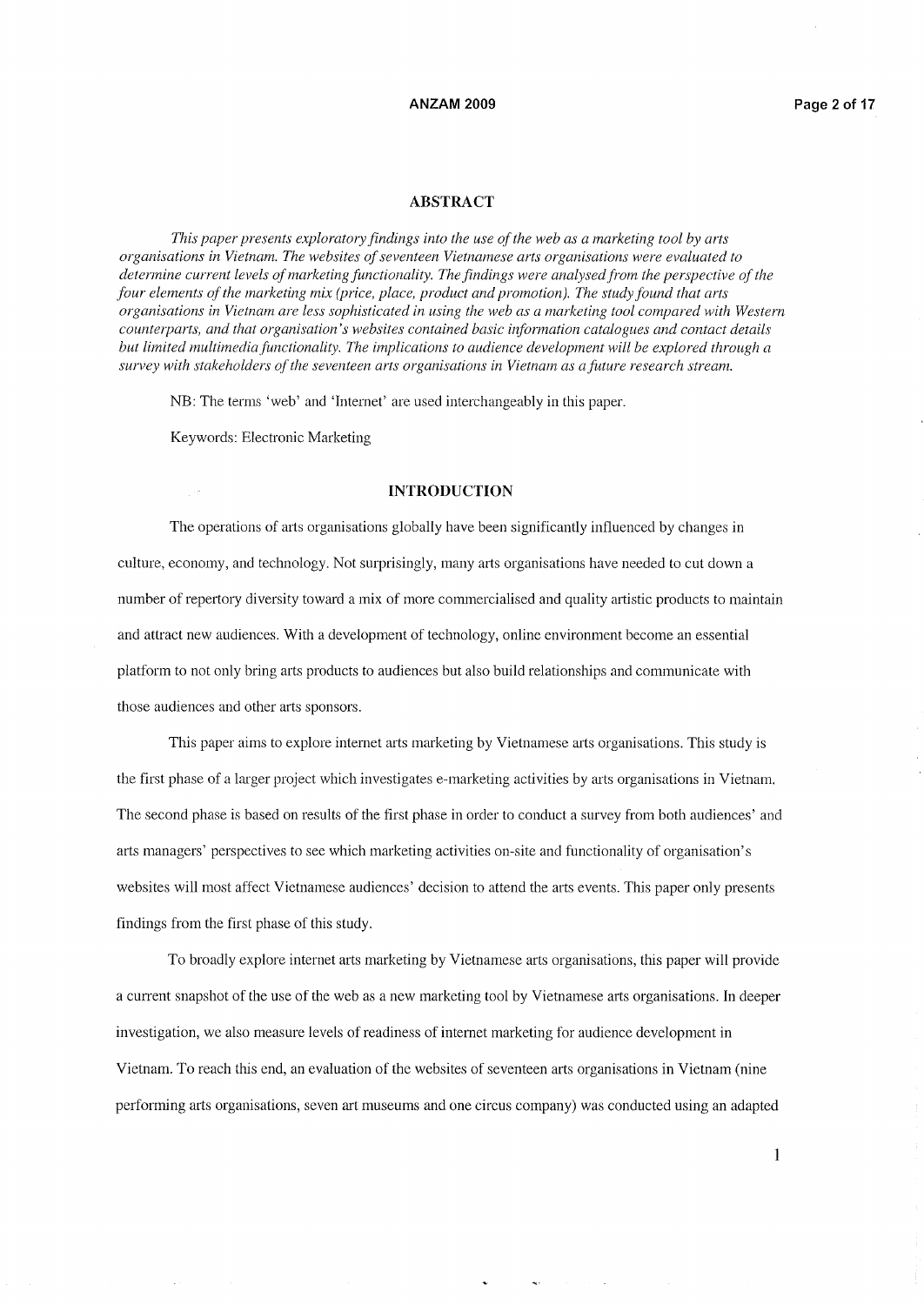website functionality model whereby marketing aspects of the overall model became the focus of the analysis. We conclude with implications and recommendations on the use of marketing strategies in arts organisations which will drive the next phase of this broader study looking at the role of online marketing toward audience development in the current context in Vietnam. This current study will contribute to arts marketing literature within the Asian developing country context.

# ARTS **MARKETING AND AUDIENCE DEVELOPMENT PRIOR TO AND POST ECONOMIC REFORMS IN VIETNAM**

After the economic reform in 1986, the Vietnamese arts and culture sector has been transforming from being almost fully subsidised by the govemment into self-financing organisations in accordance with a new policy of *socialisation* (the Vietnamese term is *xa hoi hoa* - somewhat equivalent to privatisation, but within a socialist environment - calling for diversified financial support/investment for the cultural sector in Vietnam) (Lidstone and Doling 2000). In the new context, many arts organisations in Vietnam have struggled to find markets in the more competitive environment where popular music and film, often from abroad, now take up larger amounts of cultural space.

While marketing and audience development have become very important tools to bring the artistic products to a wide range of audiences and subsequently to increase organisational revenue, they are contextually new concepts in Vietnam (Visiting Arts 2001). Since then many major and medium arts organisations [all of them are state-owned enterprises (Countries and Their Culture 2007)] in major Vietnamese cities have made their first attempt to use marketing to develop audiences. Marketing activities have become important for the sector by significantly improving the matching of cultural achievements to audiences' tastes, as well as increasing financial viability in a transition to the market economy in Vietnam.

Before economic reform in 1986 and several years after that, Vietnamese arts organisations, to a great extent, relied critically on govemment subsidies. This reliance was passed down from the old subsidised economy, and was illustrated in the quote, "if we have government funding, we have performances, and without govemment funding, no performances" (Hoang 1993, p.62). This shows the linlitations of non-active and non-flexible management modes rooted in the apparent certainties of the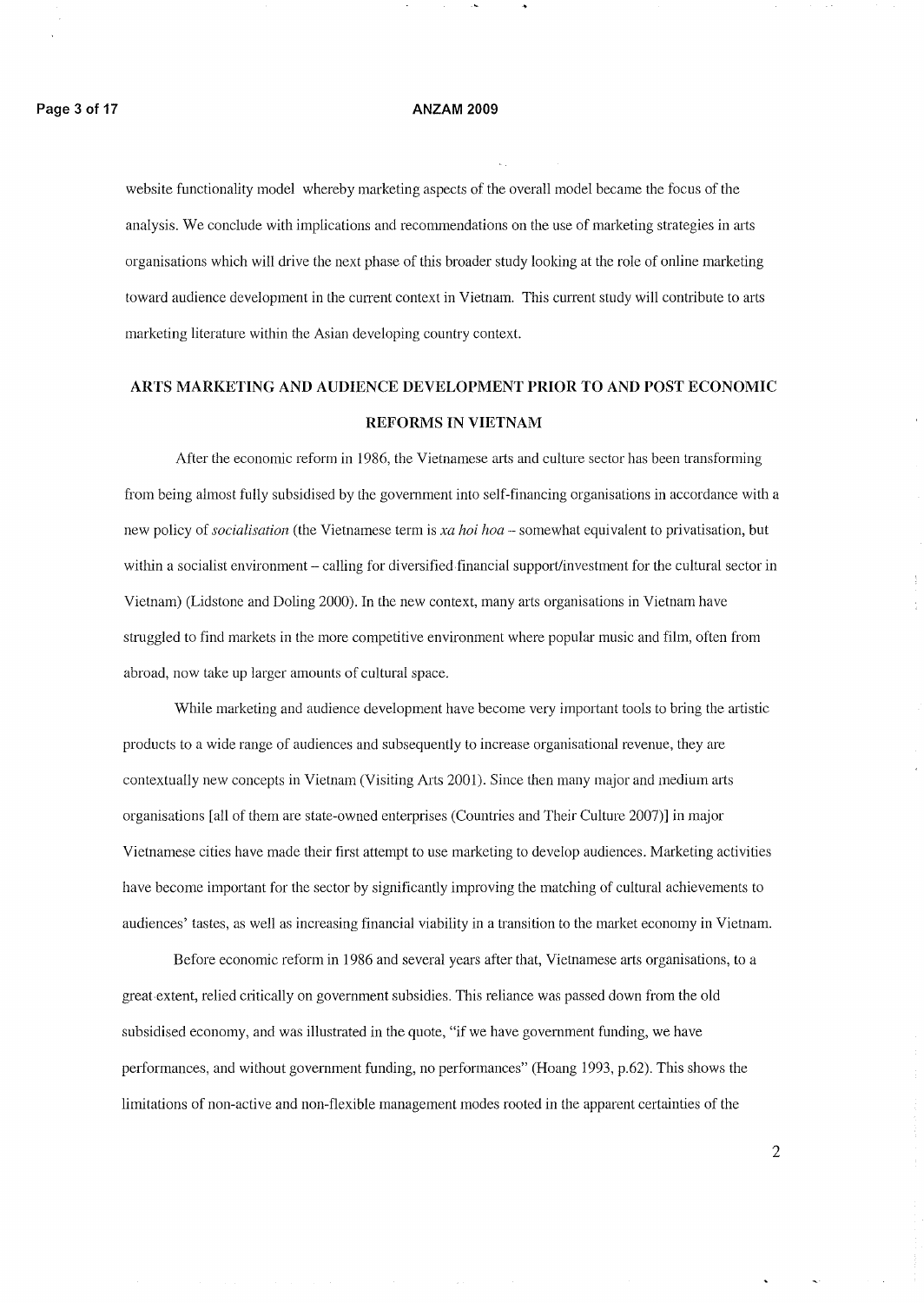subsidised era, when arts organisations only worked within available state funding. The term and perception of audience development and arts marketing, therefore, did not even exist in that subsidised context. Further, a limited range of entertainment meant it was not necessary either for building audiences, meeting their various demands towards service quality or concerns for organisational income.

This situation has gradually changed since mid 1990s. Open policies and emergence of private sector has provided a greater opportunity for the operations of the sector. In this new market sphere, funding structure for state-owned arts organisations often consisted of not only government funding and ticket sales but also private sponsorships. While the government funding varies depending on the art-form, this amount indeed remained quite limited and even declined (Hoang 1993, (Ministry of Culutre and Information) MOCI 2001). The policy changes and a market context underscore the necessity for marketing the arts and developing much stronger audience base both on-site and online. Some may argue that why it is important to research on using internet marketing to build audiences in a developing country such as Vietnam, particularly a level of computerisation of Vietnamese is much lower than other developed countries. Those may not know that using internet has been spreading quickly in many cities in Vietnam, particularly in young population. Further, Vietnam has become a tourist destination in recent years (about 4,253,740) arrivals in 2008) (Vietnam Tourism 2009), together with a growing number of foreign companies with overseas workers/expatriates. Many art-forms (i.e. water puppetry, Vietnamese traditional music) have been able to find a new market by attracting these foreigners. To accommodate this need, more Vietnamese arts organisations websites have their sites which are pattly available in both Vietnamese and English, some even in other languages. While there is an increasing need for using online facilities to market various segments, (particularly advanced internet marketing), there has not been the focus of research conducted to explore this area.

An application of strategies in audience development and marketing including e-marketing is challenging in Vietnam for a number of reasons. A major concern for arts organisations in the current context is availability of entertainment offering to audiences which significantly impacts on audiences' choices for their leisure time. While some popular or commercial performing arts often have advantages in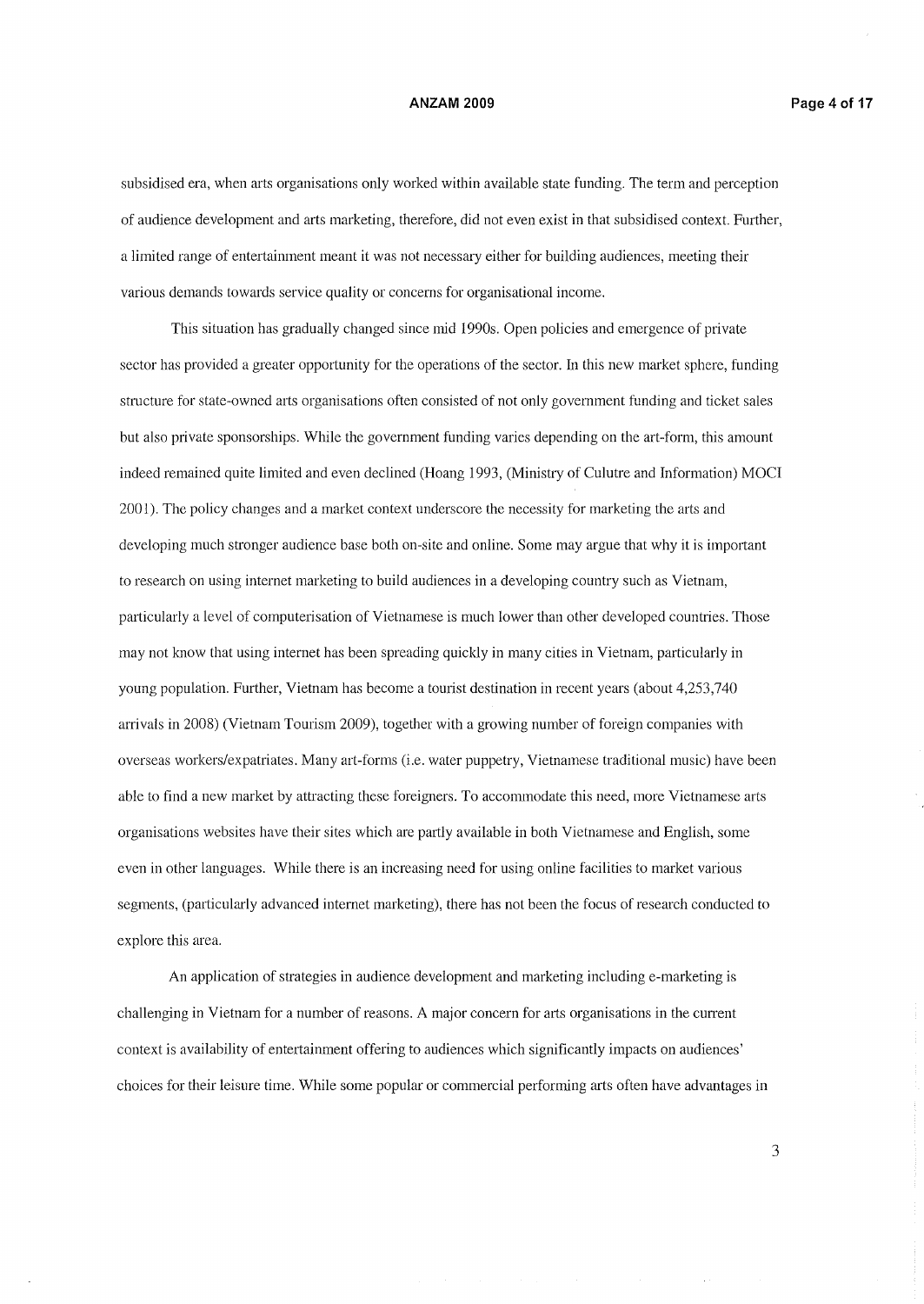attracting audiences, building audiences to attend high arts and Vietnamese traditional performing arts and art museums has proved most challenging irrespective of sophisticated audience development strategies.

Further, given that knowledge in this field is still at the beginning stage and *ad hoc* based, Vietnamese arts managers often blamed that limited funding is the main obstacle for them to develop good marketing plans, that they already knew and applied audience development strategies for their organisations (Le 2005). This indicates attitudinal obstacles for applying modern and active marketing activities both onsite and online in Vietnam. In addition, government cultural policies in the 2000s still dominantly focused on ensuring artistic quality (MOCI 2001). This demonstrates the trend towards traditional product-oriented rather than current customer-oriented view, whereas Western arts organisations acknowledge the significant role of customer orientation in their missions, when government funding alone is inadequate for their financial security (Rentschler 2002). The above facts indicate that arts managers' perception towards arts marketing should be changed via appropriate training. More importantly, application research in this area should be conducted in the Vietnamese context rather than atts managers are learning merely from Western books or reading/training manuals alone.

### **ARTS MARKETING, INTERNET MARKETING AND ARTS ORGANISATIONS**

Increasing attention to arts marketing is reflected in numerous publications. In a review of 171 arts marketing articles published over a twenty-five year period (1975-2000), Rentschler (2002, p. 7) indicates that the emphasis given to arts marketing in recent years reflects the competitive pressure on arts leaders to increase audiences and, ultimately, box office revenue. Complex arts organisations nowadays acknowledge the significant role of public support and customer orientation. Kotler (2003) analyses that due to digital revolution, consumers today have a substantial increase in buying power; a greater variety of available good and services; a great amount of information about anything, and a greater ease interacting and placing and receiving orders and an ability to compare notes on product and services.

Similar to other businesses, using the Internet for marketing has become an important tool for arts organisations to provide arts consumers with appealing information, when and where audiences require such information. While the choice of types of entertainment is increasingly diverse, the more sophisticated,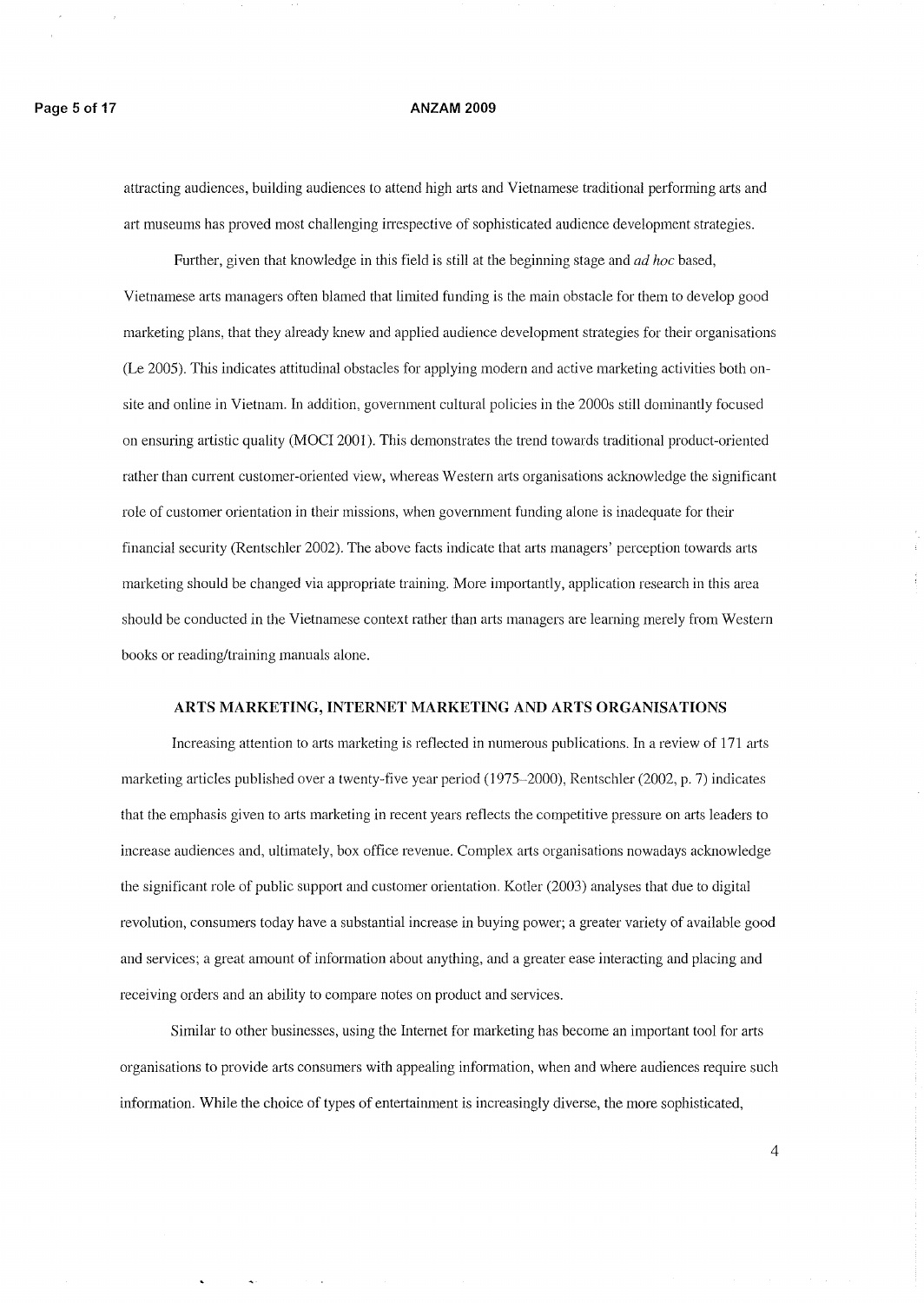accessible and communicative an organisation's website is, the more likely the website facilitates audiences in their decision making process. The ability to provide a visual context is important for many artists and arts organisations. The web offers an unprecedented opportunity to showcase organisational promotions, histories, product details as well as acting as a support medium allowing for mixed media promotion (Dann and Dann 2001, p. 59). For museums, for example, the Internet has enabled greater access to information and objects, in a visual sense than ever before. As a result, museums can now access audiences beyond the number of on-site visitors (Trotter 1998, p. 54).

The task of audience development is to improve access to the arts for a wide range of people, not just those who are already committed attenders (Hill et a1. 2003, p. 27). The authors state that audience development requires the arts to be made more accessible and describes various ways including physically, geographically, socially and psychologically. "It's no longer enough for marketers to know what it takes to drive traffic to their website. Marketers must learn the opportunities and challenges of leveraging RSS to syndicate their content and distribute it to viewers" (Kenton 2007, p. 1). Therefore, using the Internet is a practical tool in not only achieving audience development but also maintaining effective interactions with audiences. Albeit this context, research on using the Internet as a marketing tool in arts organisations conducted in a developing country context is scant.

#### **METHODOLOGY**

### **Data collection**

The research protocol for this study involved using a purposive sampling method to locate website addresses of Vietnamese arts organisations. This method is one in which the researcher identifies particular types of cases for in-depth investigation with the purpose being to gain a deeper understanding of types (Neuman 2006). The organisations selected to meet following criteria: (1) major or medium arts organisations in Vietnam; (2) have addresses to their websites. A total of seventeen web addresses (also referred to as uniform resource locators - URLs) were sourced from the cultural profiles category listed in the directory of Vietnamese Cultural Organisations/Departments created by Visiting Arts (UK) for the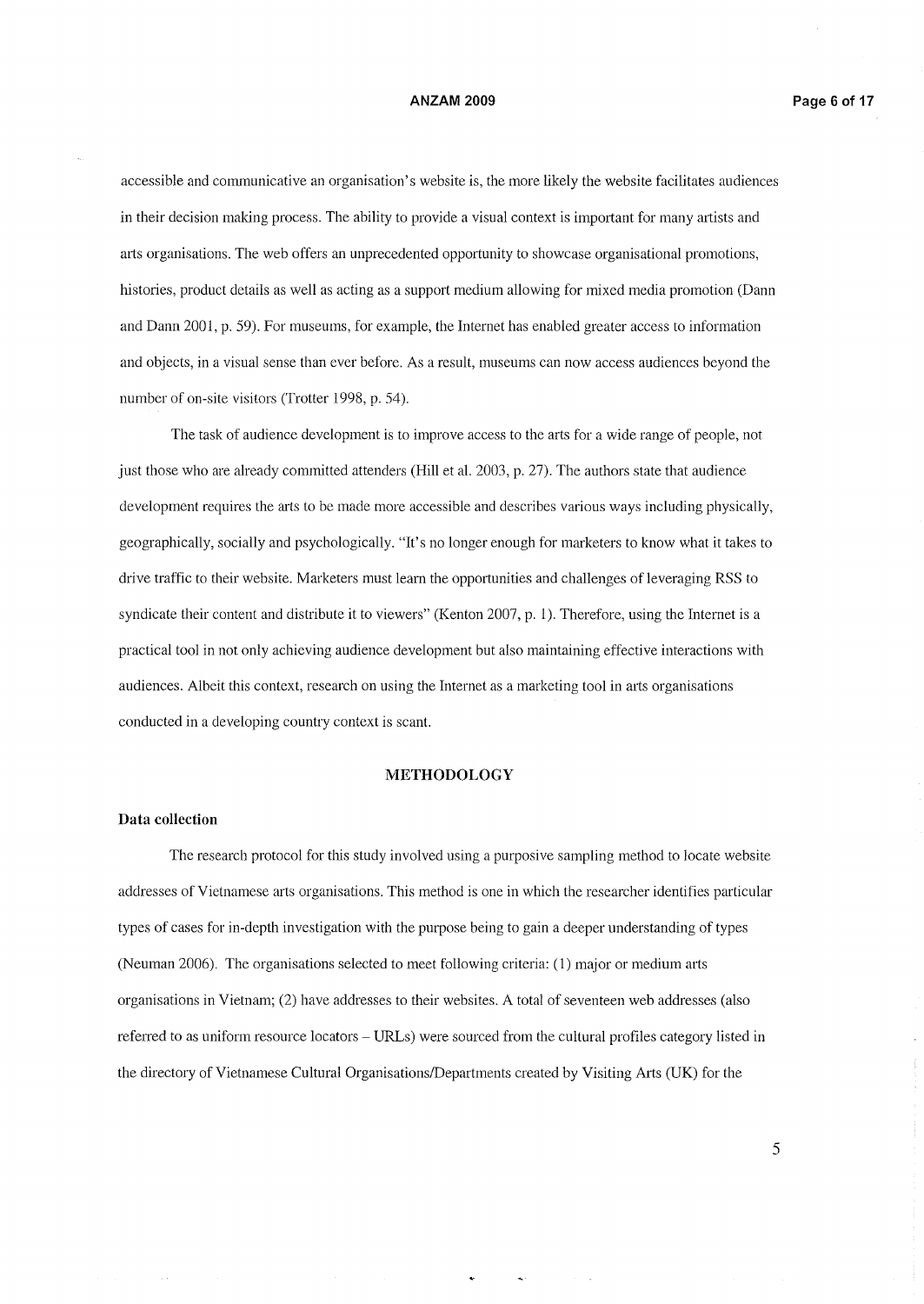Ministry of Culture, Sport and Tourism, Vietnam (MCST) (the former name is Ministry of Culture and Information - MOCI)(Population Council 2008, Visiting Arts 2008). From the sample size of seventeen websites, nine were websites of performing arts organisations, seven of museum organisations and one of a circus organisation. A whole population is included for the purposes of this research.

All but one of the performing arts organisations and circus organisation were based in Hanoi, the Vietnamese capital; the remaining organisation was based in a northern province. Of the seven museum organisations, six were based in Hanoi and one was in Ho Chi Minh City. Three web addresses of performing arts organisations and one museum organisation did not link to the indicated website (broken link or website no longer in existence) (See Appendix B for a complete list of performing arts and museum organisation names and web addresses used in this study). Although most of the websites were in both Vietnamese and English (some even multilingual), the evaluation of all websites for this study was conducted using the Vietnamese language version website only although the researchers visited both Vietnamese and English sites. This decision was based on the Vietnamese pages of each site providing much more comprehensive descriptions of their activities and products and the researcher's fluency in both the Vietnamese and English languages. Yet, where appropriate, we still have a brief comparison between Vietnamese and English sites to see if they are both equivalent as foreigners are an important segment for the arts organisations.

The websites of the organisations were evaluated by adapting the extended Model of Internet Conunerce Adoption (eMICA). The Model of Internet Commerce Adoption (MICA) was proposed by Burgess and Cooper as a multi-stage, multi-level model used for the classification of business adoption of Internet commerce in the manufacturing industry (Burgess and Cooper 1999). The extended model (eMICA) adds layers within each level to acconunodate 'complexity and functionality' (Burgess et al. 2001). The underlying principle proposed by eMICA is that as an organisation's website progresses through stages from Promotion, to Provision, through to Processing, levels of interactivity and functionality increase by association. eMICA was adapted for this study of Vietnamese arts organisations use of the web as a marketing tool by focusing on functionality related to marketing rather than Internet commerce adoption per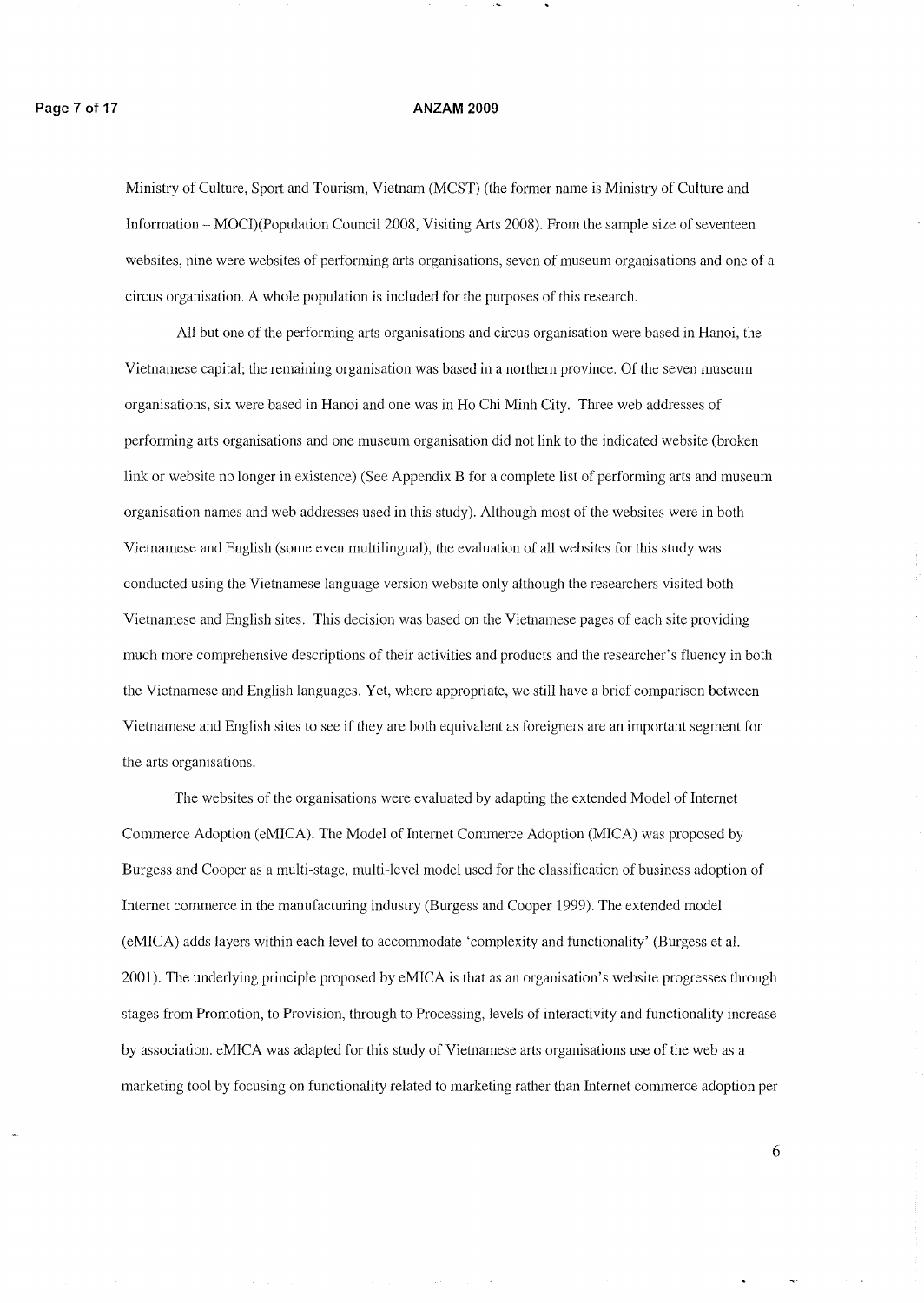se which is only a small component of the overall eMICA. The author's acknowledge the process of evaluation using eMICA is subjective as detennining which stage and level an organisation falls into can be ambiguous. However, the model has been previously utilised despite this limitation in studies on websites of regional tourism organisations in Australia, New Zealand, Chile and the Asia-Pacific (Burgess et al. 2001, Burgess et al. 2005, Doolin et al. 2001), Australian superannuation funds (Gerrans 2003), the Australian wine industry (Davidson 2004) and travel agencies (Lin et al. 2008). eMICA is particularly useful for analysis of an organisation's website from a marketing perspective by focusing on marketing functionality. This approach is taken for the study and the adapted eMICA model used shown in Appendix A.

#### **Data analysis**

Content analysis was utilised. For this study we use Patton's definition of content analysis as "any qualitative data reduction and sense-making effort that takes a volume of qualitative material and attempts to identify core consistencies and meanings" (Patton 2002, p. 453). The content displayed on each of the seventeen Vietnamese arts organisations websites was analysed. We then develop a coding system to evaluate functionalities of each website in relation to its marketing activities. The next section will provide a deeper picture of the use of the web as a marketing tool with implications on marketing mix.

# **INTERNET MARKETING: STAGES AND LEVELS OF WEBSITES OF VIETNAMESE ARTS ORGANISATIONS**

The findings of the first phase of this study reveal that despite Vietnam transitioning to a market economy in 1986 (a decade before the emergence of the World Wide Web as a communications and marketing tool), Vietnamese arts organisations are lagging behind their Western counterparts in exploiting opportunities to improve audience development through the adoption of the Internet as a marketing tool. For example, there were approximately 137 perfonning arts organisations in Vietnam in 2000 but none of them had a website to promote their artistic activities (Le 2005, p. 116). By 2008 this scenario has improved with 10 out of 12 major or medium state-owned performing arts organisations having developed a web presence.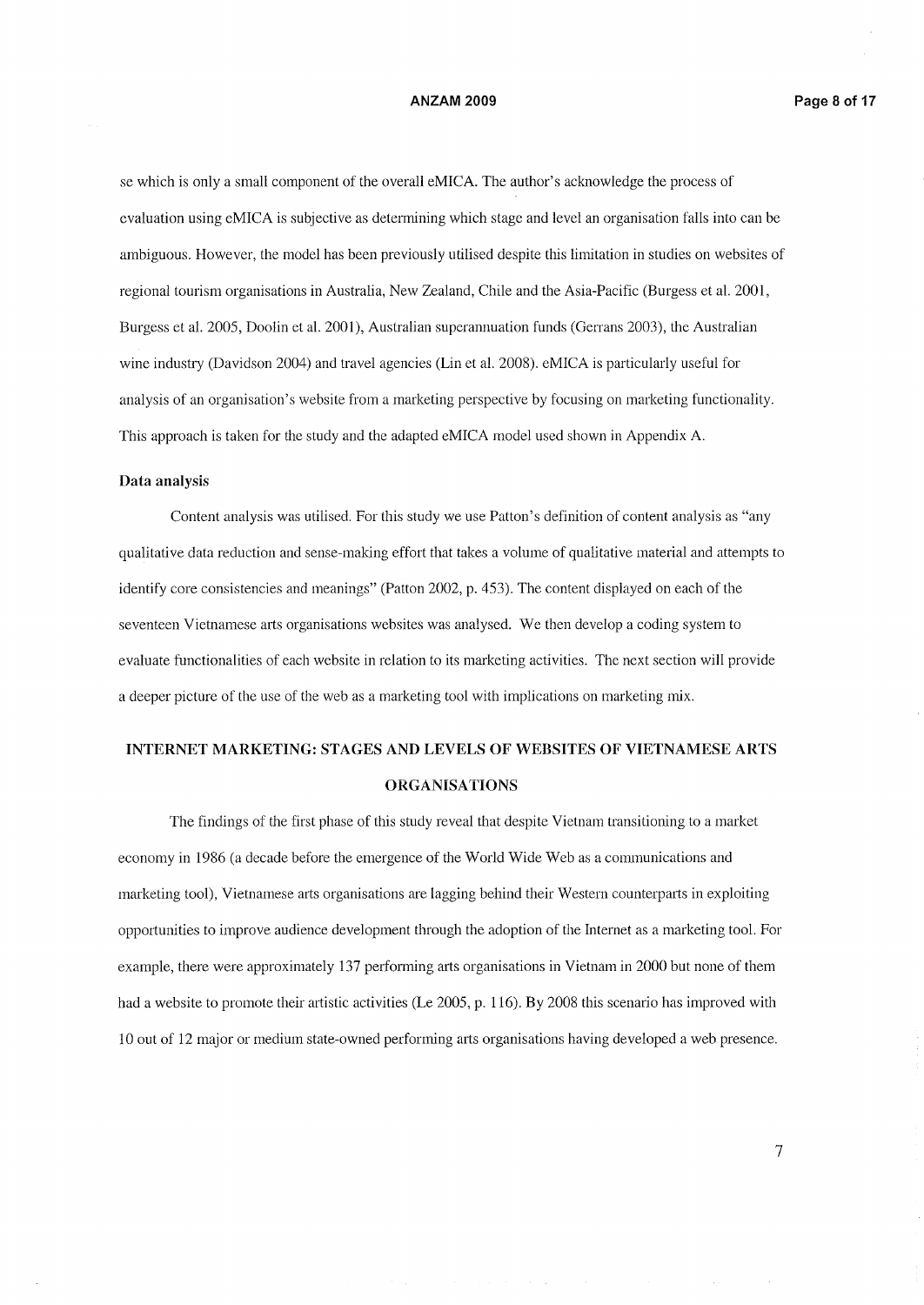### **Page 9 of 17 ANZAM 2009**

Aggregated results from the website evaluation process are shown in Figure 1, evaluation of

performing arts organisations in Figure 2 and museum organisations in Figure 3.





**Figure 2: eMICA website evaluations: Vietnamese performing arts organisations**



**Figure 3: eMICA website evaluations: Vietnamese museum organisations**



 $\tilde{\mathbf{r}}$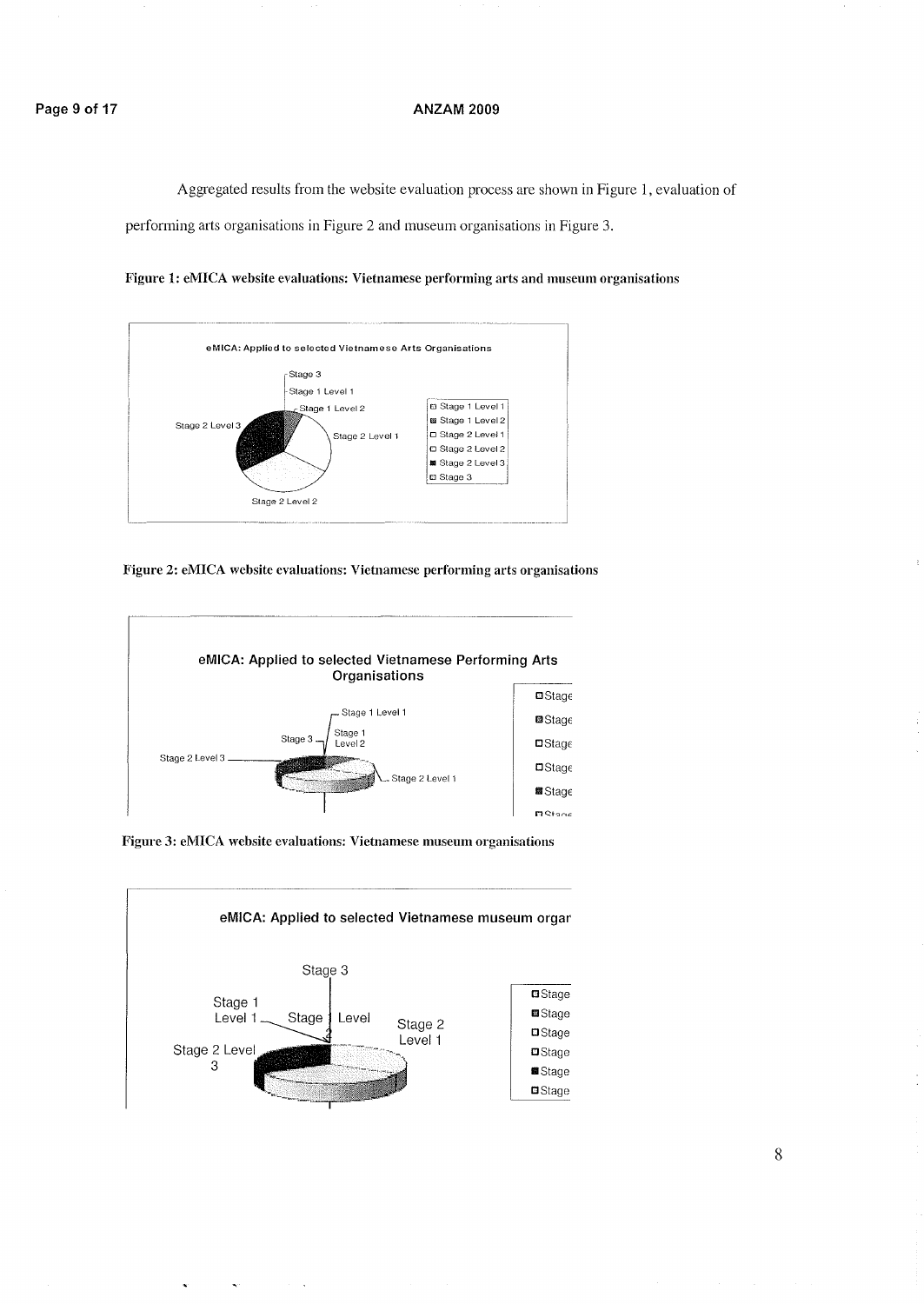Figure 1 presents evaluations from websites all arts organisations in Vietnam while Figure 2 shows evaluations of only performing arts organisations, and Figure 3 demonstrates evaluations of art museums. As can be seen in Figure 1, all Vietnamese arts organisations surveyed in this study provided basic information on their website (Stage  $1$  Level  $1$  – Promotion). Delineation becomes evident as progression is made through the stages and levels of eMICA. Several arts organisations in this evaluation have reached as high as Stage 2 Level 3 (33%) and the majority sit comfortably in Stage 2 Level 2 (33%) of the adapted eMICA. As eMICA is an accumulative function model, websites of organisations at these stages and levels exhibit specific functionality described in Stage 2 Level 2 and 3 but also possess much of the marketing functionality of lower stages and levels such as company name, physical address, contact details, area of business, basic product catalogue, links to further info and online enquiry form.

Figures 1 and 2 show that data returned was similar. The large proportion of performing arts organisations within the total sample size accounts for this similarity. What is noticeable though is as Figures 1, 2 and 3 demonstrate, no arts organisation was able to meet functionality critetia to be classified at Stage 3 (transaction processing). While this finding begs the question "why not?", the implication of an organisation failing to reach stage 3 is not considered critical because of the total lack of any of the surveyed arts organisations to reach level 3. However, the implication may become critical as soon as one or more of the organisations adopt transaction processing (online purchasing of tickets and gift shop items for example) to leverage a competitive advantage over others by aligning e-commerce with marketing opportunities to improve audience development. From a culture and development perspective, it is no surprise that no arts organisation in this study has (secure) online transaction or order status and tracking. Several reasons may be attributing to this scenario including the level of broad societal economic development; the uncommon use of credit cards and other forms of online transactions in Vietnam; and the level of computerisation of organisations particularly in relation to security, privacy and confidentiality which may not be strictly controlled by the government. This general finding requires greater analysis and further research to determine if the cultural and economic context or current levels of security and trust of e-commerce within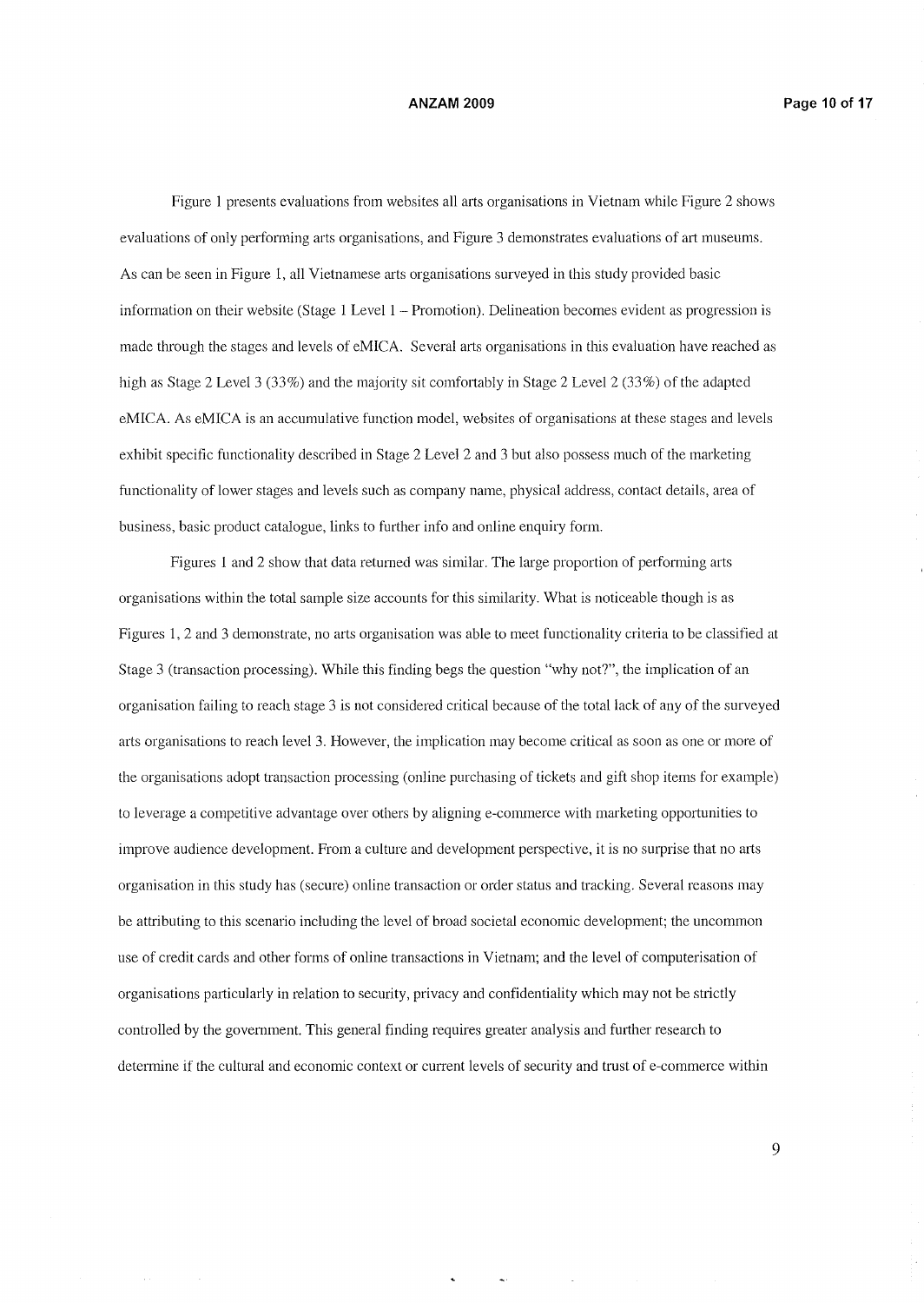the socialist republic of Vietnam are factors. Tllis will be revealed in phase two of the longitudinal study through the use of in-depth qualitative data collection with arts managers and an audiences' survey.

#### ARTS MARKETING AND INTERNET MARKETING: PRELIMINARY IMPLICATIONS

Hill, O'Sullivan, and O'Sullivan (2003) state that the objective of marketing activity is to enhance the value of exchange processes or somewhat as mutual commitments in term of emotion, artistic production, time and money between arts organisation, and artist and audience. We can see the attempt to use both onsite and online marketing to develop 'audiences from Vietnamese arts organisations. Given that using the Internet for marketing is one part of marketing activities of arts organisation, it is necessary to optimise this tool for audience development. In particular, Vietnam is a large market (about 84 million people) in which the youth population (ages from 10 to 24) accounts for approximately one-third of the population (Population Council, 2008). Generation Y in Vietnam (particularly those who are living in cities) is adept computer users,

Through a preliminary investigation of Internet marketing activities of arts organisations in Vietnam, some implications for the marketing mix towm'ds audience development and service quality are now discussed:

*Pricing and income generation.* While all museums clearly set ticket prices on their website, there are only a few performing arts organisations which indicate ticket prices for their concerts/plays. Albeit that pricing policy has an important role in determining levels of sales revenue, together with arts consumers often prefer a choice of prices to be able to get the best value seats (see Hill et al. 2003), those having ticket prices on their websites do not have a range of prices for customers to choose nor concessionary/discounting pricing policies for some market segments. The possible consequence is denying accessibility to some particular groups such as pensioners or students. The question whether the Vietnamese arts organisations have pricing policies and apply them in line with other marketing mix needs further investigation in the next stage of this research.

As mentioned prior, at the time of the study, no arts organisation in Vietnam used online transactions, booking or subscription for local, national or international mts consumers, Further, there is no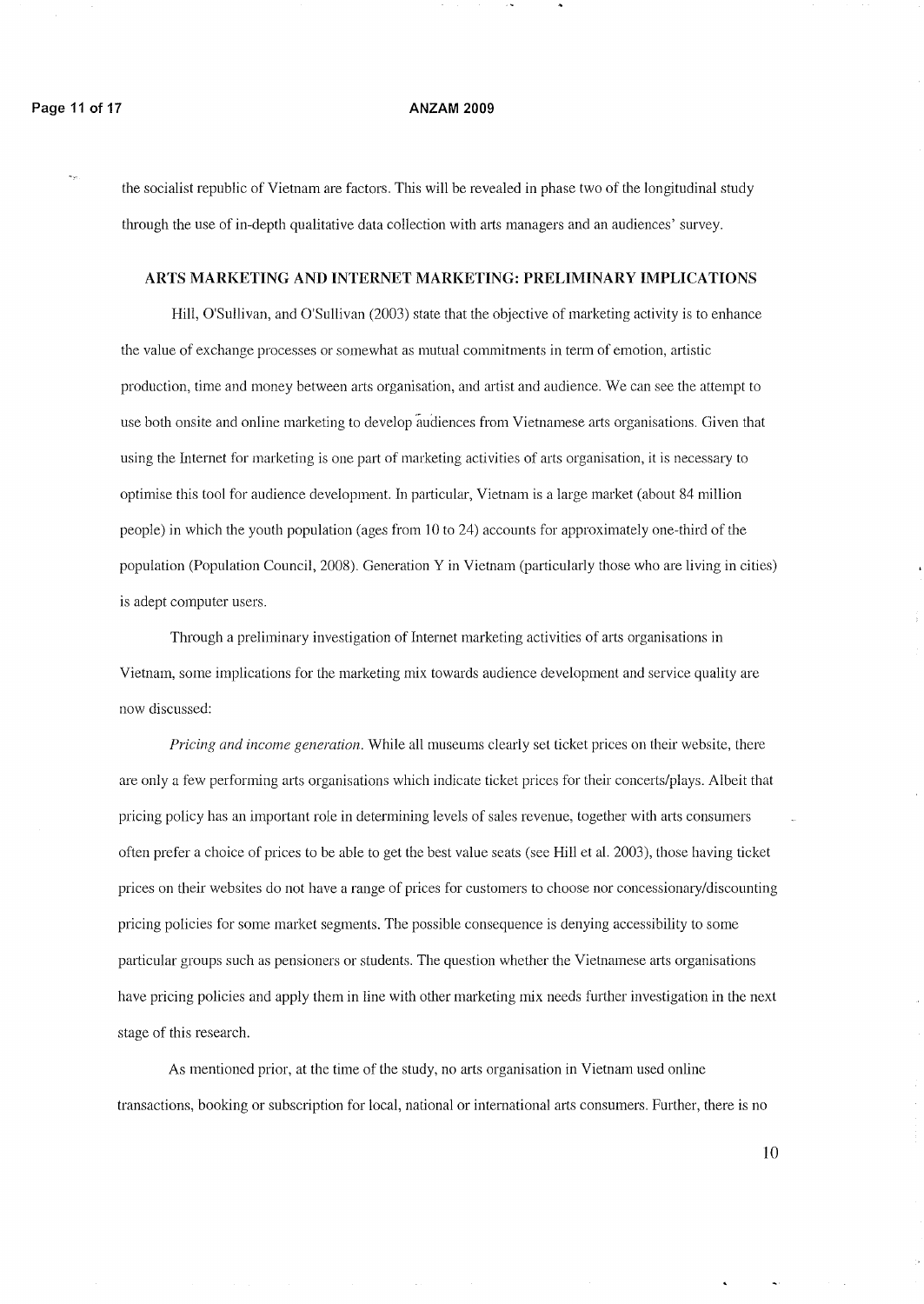online mechanism for sponsor or donor to give. Similarly, in a study of twenty six museums and galleries in ten Asian countties (excluding Vietnam), Liew and Loh (2007, p. 42) found that online museum and retail shops were almost non-existent. Good pricing strategies online or offline appropriate to the Vietnamese context would be used as price competition advantage to optimise audience/attendee development. Some strategies that arts managers could consider such as price levels set out depending on the venues/places or types of events and of course cost of the production; concessions for students and pensioners; ease of methods of purchasing tickets including online transaction, mail or phone; discounts for season subscriptions, late availability and group booking; and same prices for foreigners and Vietnamese people rather than more expensive ticket price for foreigners. In practice, tickets were often sold out to traders before reaching arts consumers. Therefore, consumers often have to purchase tickets in much higher prices. Unfortunately, this situation is still uncontrollable.

*Place.* Although physical addresses of Vietnamese arts organisations are often found on their websites, the information on how to get there or a provision of maps for non-local consumers is not presented. Again, this hinders new or one-off arts attenders in accessibility to the arts. Further, updated information on upcoming touring concerts/performances on the websites for arts attenders from different cities in Vietnam is also essential.

*Product.* Although all websites evaluated present visually appealing pictures of their arts programs, particularly theatre productions and puppetry performances, more details are needed on websites such as accurate and updated calendars with information on whole year and coming year performances/exhibitions and touring performances so that atts goers can select a bundle of shows or a package in their preferred time. Very few organisations currently provide such information. This hinders audiences in making decisions when and where to spend their leisure dollars. While using both English and Vietnamese language on pages within a site is a good feature of all websites of performing arts organisations and museums in Vietnam, the organisations should provide more details of products in other languages equivalent to what is described on the Vietnamese pages. This will greatly facilitate and motivate a large number of foreigners working in Vietnam and overseas tourists in their choices of entertainment activities.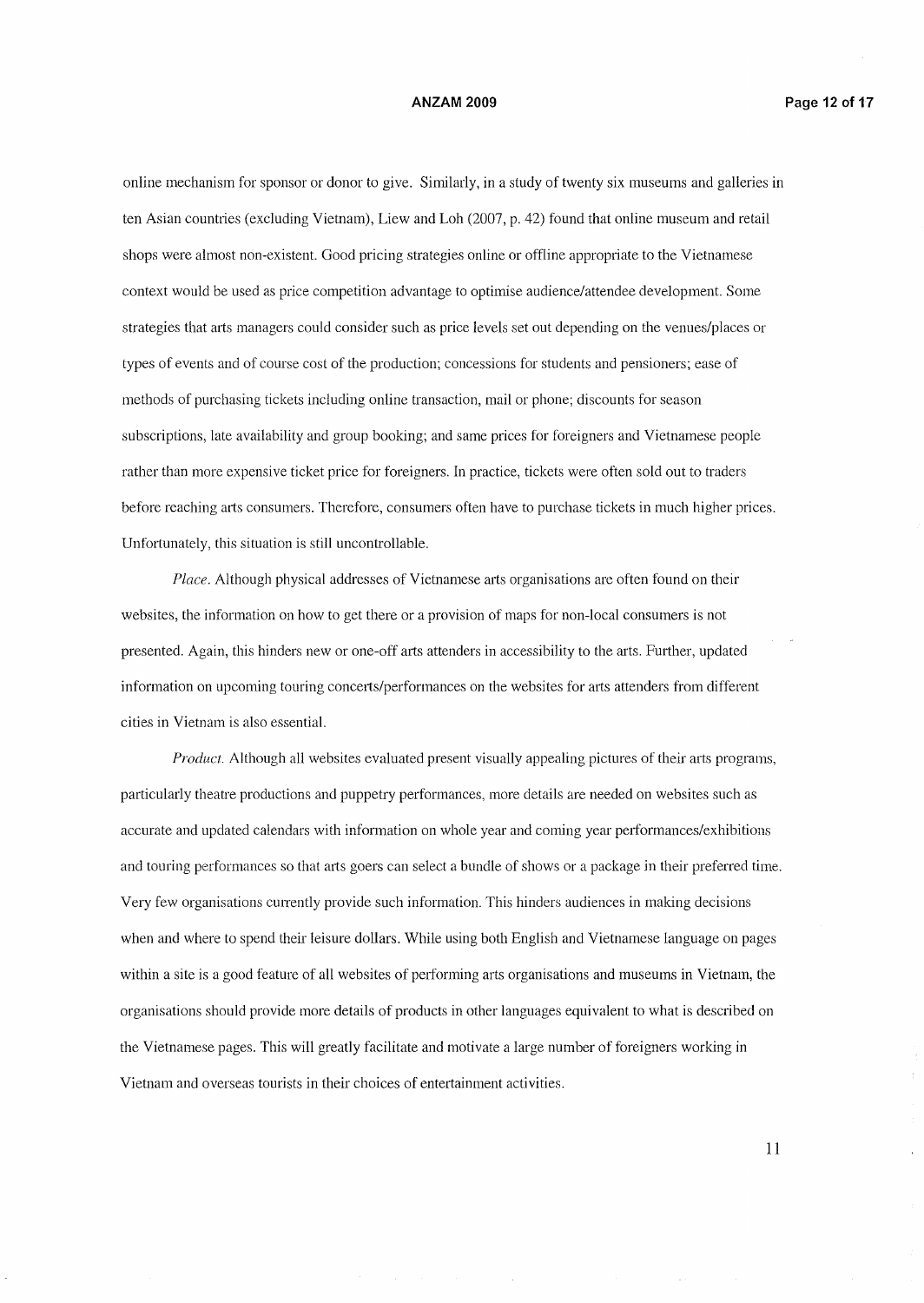*Promotion.* As indicated, interaction and maintenance relationships with audiences are important aspects of audience development programs. This is not yet found in the case of Vietnamese arts organisations' websites. No website in the study offers customer support programs such as frequently asked questions (FAQ), discussion forums, nor (newsletter) subscriptions, memberships although several performing arts organisations (for example the Vietnamese National Symphony Orchestra) offer free concerts. We must note that some websites of the performing arts or museum organisations have headings of "FAQ" or "discussion forums"; nonetheless, they do not have the same content as their equivalents in Western websites. Building audiences via promotion on the web in a higher and more interactive level is needed besides other promotion strategies on-site of each arts organisation.

*Other implications.* Attention on the websites to encourage people with disabilities participating in the arts is needed on websites of Vietnamese arts organisations. Indeed, there is no indication of any facility for people with disabilities to attend the arts performances while many arts organisations in Australia, for example, provide detailed facilities for people with visual and hearing disadvantages and wheelchairs.

In a different aspect, except for various news on organisation's activities and achievements, there is no annual report/financial report published on the websites. We believe that this documentation is an important indicator for sponsors to make decisions on potential events to sponsor or invest as well as researchers study the organisations. This must be a focal point for arts organisations in Vietnam to plan their future actions in a sustainable manner.

### CONCLUSION: **IMPLICATIONS FOR** FUTURE **RESEARCH**

This paper evaluated the websites of seventeen atts organisations in Vietnam using an adapted website functionality model to determine the level of marketing functionality incorporated into each website. Findings were analysed from the perspective of the four elements of the marketing mix (price, place, product and promotion) to enable implications to be drawn and strategies put in place for arts organisations to improve their audience development. Results indicate that although websites of arts organisations in Vietnam exhibit marketing functionality such as basic information provision, they are not adequately sophisticated for the purpose of audience development. The possible explanation is that a limited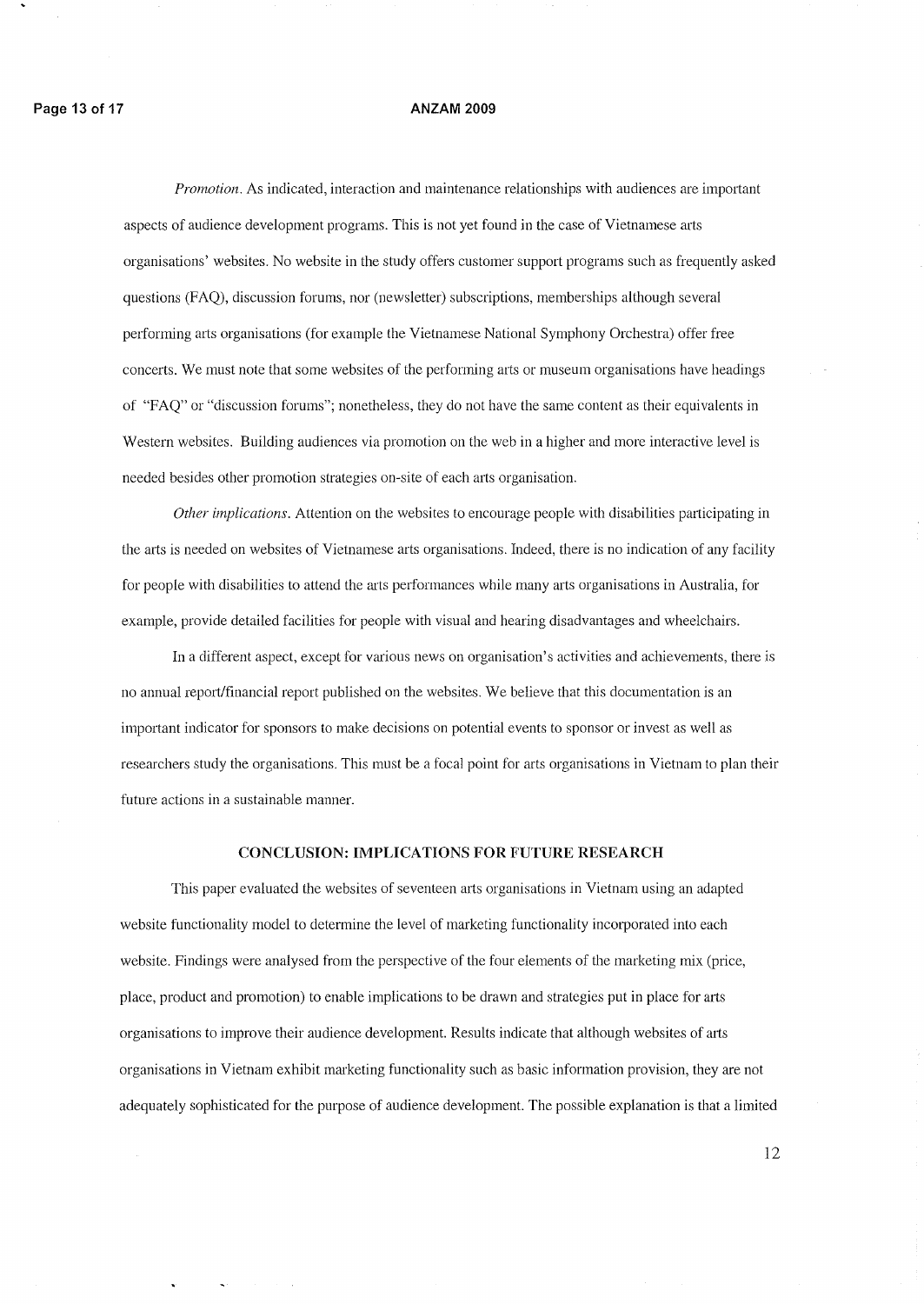state funding and uncertain sponsorships and knowledge in this area could not allow Vietnamese arts organisations to fully apply Western marketing strategies as well as sophisticated online marketing or audience's survey. These findings indicate that applications of Western marketing strategies should be appropriate to culture, available funding and the current socio-economic condition in Vietnam. Relevant training in online marketing is also essential.

A number of research questions emerged from the study which will be investigated in future surveys. Questions of significance include understanding why performing arts and museum organisations are not utilising functionality of website for marketing innovation, audience maintenance or audience development; Which strategies have been used by arts organisations to deal with a lack of the above functionality of the website; The role of the website in the decision making process of the arts consumer; The importance of the alignment of an organisation's online marketing model with their traditional marketing strategies; and the importance of arts organisations in Vietnam understanding how to integrate their online marketing model as part of their overall marketing strategy. The next stage of this study will be designed to answer these questions and build upon the contribution of this paper by proposing strategies for effective internet marketing in Vietnamese arts organisations, using Australian e-marketing in the arts as benchmarks. Further research is also planned to propose an amended eMICA model to evaluate internet marketing which suits arts organisations. This process will bring the eMICA up to date and focus on marketing aspects of website functionality to enable a simple yet effective evaluation tool which can be applied to arts organisations websites.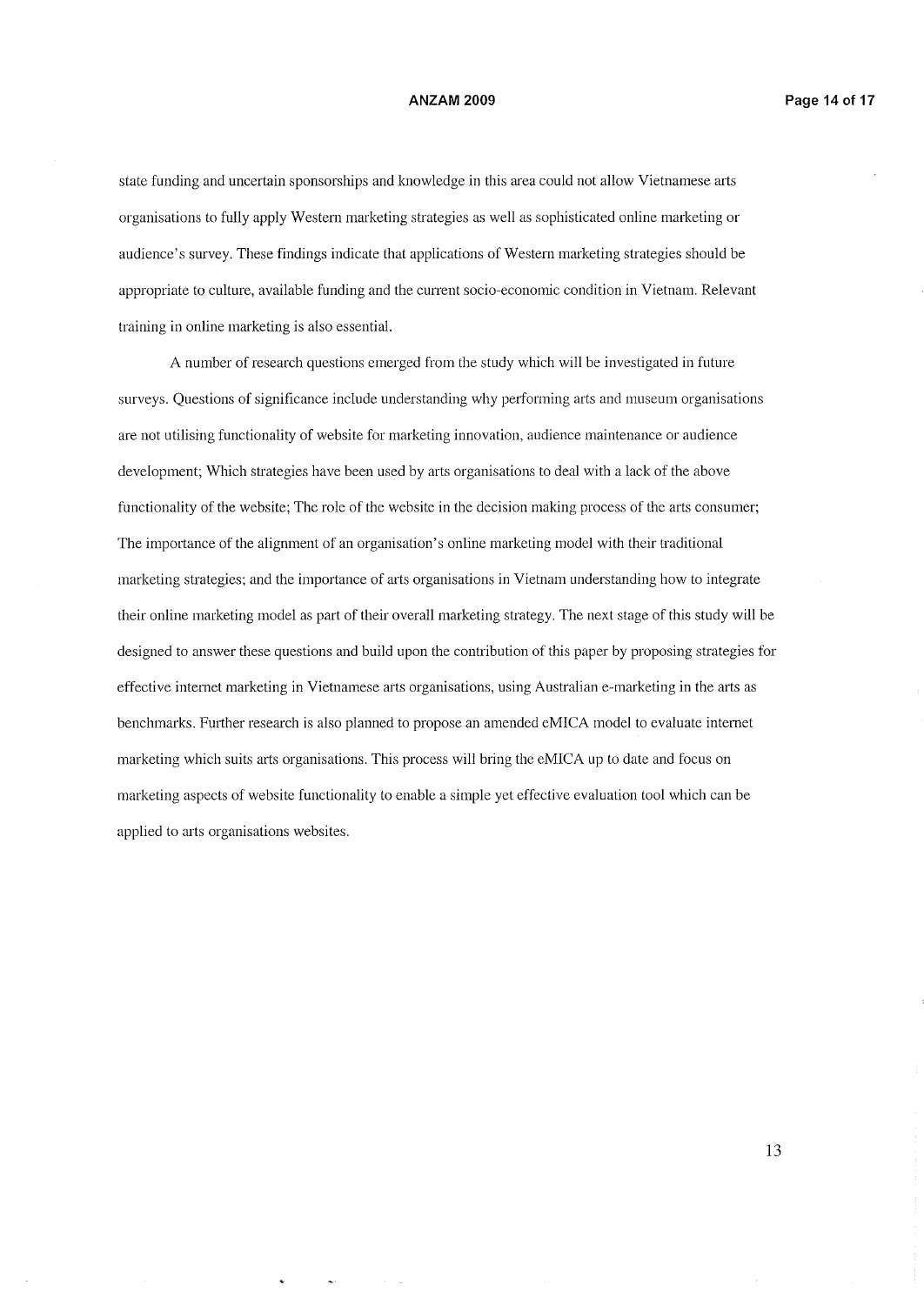### **REFERENCES**

- Burgess, L. & Cooper, 1. (1999) MICA: A model for classification of business adoption of Intemet commerce. *ICTEC* 2000. Dallas, Texas.
- Burgess, L., Cooper, 1. & Alcock, C. (2001) The Adoption of the Web as a Marketing Tool by Regional Tourism Associations (RTAs) in Australia. *Twelfth Australasian Conference on Irifonnation Systems.* Coffs Harbour, NSW.
- Burgess, L., Cooper, 1., Cerpa, N. & Sargent, J. (2005) A comparative analysis of the use of the web for destination marketing by regional tourism organisations in Chile and the Asia Pacific. *CollECTeR* 2005. Sydney, NSW.
- Countries and Their Culture (2007) Culture of Vietnam. Advameg Inc.
- Dann, S. & Dann, S. 1. (2001) *Strategic internet marketing,* John Wiley and Sons, Milton, Qld.
- Davidson, R. A. (2004) A study of Australian winery websites. *CollECTeR* 2004. Adelaide, SA.
- Doolin, B., Burgess, L., Cooper, 1. & Alcock, C. (2001) Intemet commerce adoption by New Zealand and Australian Regional Tourism Organisations: A comparative study using eMICA. *ECECR-4 2001.* Dallas, Texas.
- Gerrans, P. (2003) Super developments online.
- Hill, E., O'Sullivan, C. & O'Sullivan, T. (2003) *Creative arts marketing*, Butterworth-Heinemann, Amsterdam; London.
- Hoang, T. Q. V. (1993) Dau Tu Ngan Sach Nha Nuoc cho Van Hoa trong Dieu Kien Chuyen Sang Nen Kinh Te Thi Truong [The Government Budget for Culture in a Transition of Market Economy in Vietnam]. *Economic Science.* Hanoi, The National Economics University.
- Kenton, C. (2007) Making sense of RSS: What marketers should know.
- Kotler, P. (2003) *Marketing management,* Pearson Education International, [Upper Saddle River, N.J.] ; [London].
- Le, H. (2005) Performing Arts Management in a Climate of Adjustment: Case Studies from Vietnam and Australia. Faculty of Education and Social Work. Sydney, Australia, University of Sydney.
- Lidstone, G. & Doling, T. (2000) Atis Management in Vietnam: Towards a Market Economy Research Report. Hanoi, Visiting Arts.
- Liew, W. W. & Loh, M. (2007) E-marketing, communication and the international tourist. In RENTSCHLER, R. & HEDE, A.-M. (Eds.) *Museum Marketing: Competing in the Global Marketplace.* Butterworth-Heinemann, Oxford
- Lin, D., Zhou, Z. & Guo, X. (2008) A Study of the Website Performance of Travel Agencies Based on the eMICA Model. *Seventh Wuhan International Conference on E-Business: Unlocking the Full Potential ofGlobal Technology.* Wuhan, P. R. China.
- MOCI (2001) Ky Yeu Tong Ket Cong Tac Van Hoa Thong Tin 2000 [Summary Report on Culture and Information Activities for the Year 2000]. Hanoi, Author.
- Neuman, W. L. (2006) *Social research methods: Qualitative and quantitative approaches,* Pearson/Allyn and Bacon, Boston.
- Patton, M. Q. (2002) *Qualitative research and evaluation m.ethods,* Sage Publications, Thousand Oaks, Calif.
- Population Council (2008) Findings from Recent and Ongoing Youth and Family Studies in Vietnam. The Rockefeller Foundation.
- Rentschler, R. (2002) Museum and performing arts marketing: The age of discovery. *Journal ofArts Management, Law, and Society,* 32,7-14.
- Trotter, R. (1998) The changing face and function of museums. *Media International Australia IncOlporating Culture and Policy,* 89,47-61.
- Vietnam Tourism (2009) Tourist Statistics.

Visiting Arts (2001) Cuniculum Development in the Management of Arts and Culture in Vietnam in a Market Economy Context. Visiting Arts.

Visiting Arts (2008) Việt Nam Cultural Profile Visiting Arts, UK.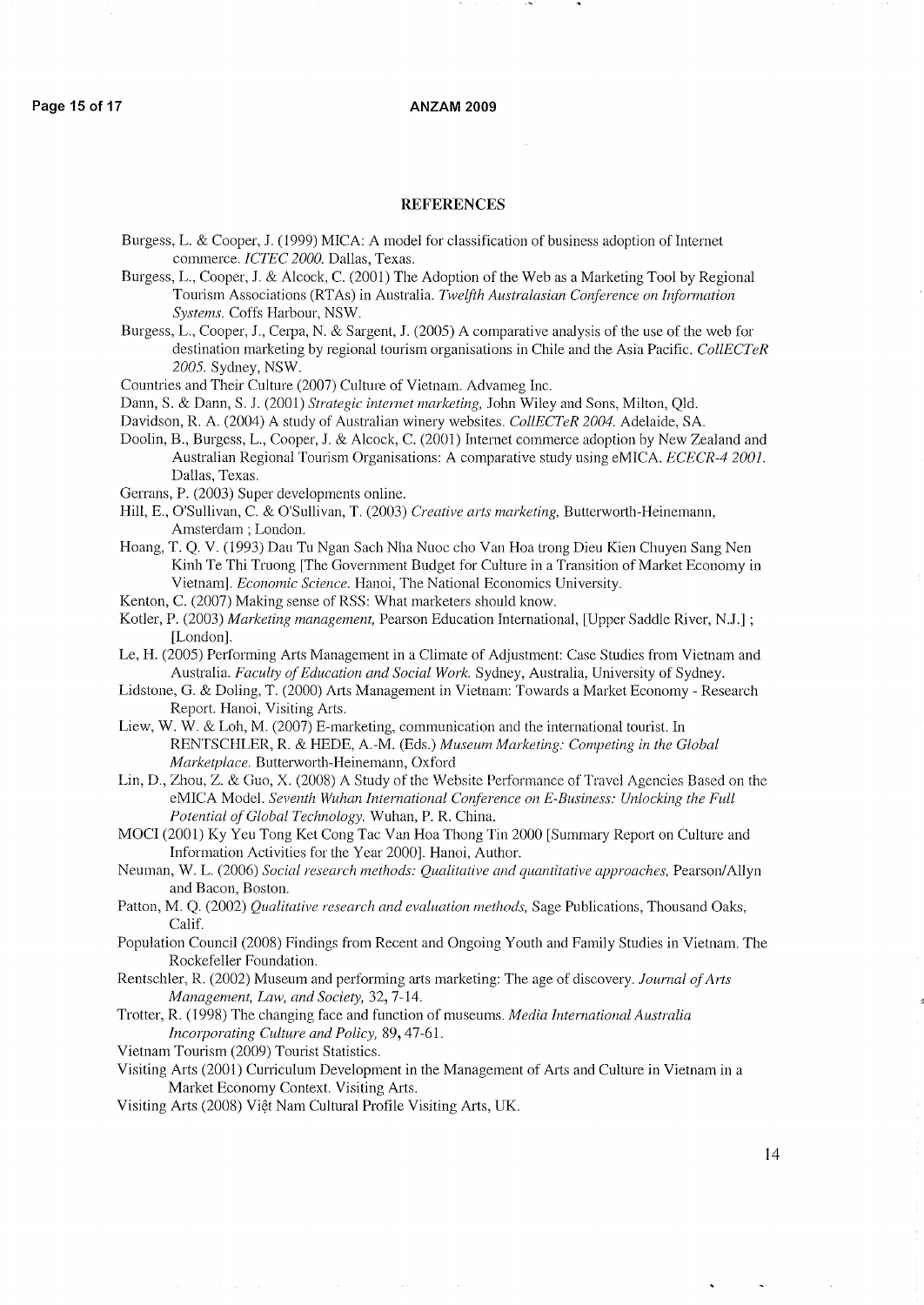# APPENDIX A - E-MICA

| <b>eMICA</b>                             | <b>Examples of Functionality</b>                                    |  |  |
|------------------------------------------|---------------------------------------------------------------------|--|--|
| <b>Stage 1 – Promotion</b>               |                                                                     |  |  |
| Level 1 - Basic Information              | Company name, physical address, contact details, area of business   |  |  |
| Level 2 - Rich Information               | Email contact, information on company activities, annual report     |  |  |
| <b>Stage 2 – Provision</b>               |                                                                     |  |  |
| <b>Level 1</b> – Low Level Interactivity | Basic product catalogue, links to further info, online enquiry form |  |  |
| Level 2 - Medium Interactivity           | Higher-level product catalogues, customer support,                  |  |  |
| Level 3 - High Interactivity             | Discussion forum, multimedia, subscription (emailed newsletters)    |  |  |
| <b>Stage 3 – Processing</b>              | Secure online transactions, order status and tracking               |  |  |

 $\overline{a}$ 

 $\Delta\phi = 0.01$  and  $\Delta\phi$ 

Source: eMICA; adapted from Burgess, Cooper, and Alcock (2001)

 $\frac{1}{2}$ 

 $\bar{\mathbf{z}}$ 

 $\downarrow$ 

 $\ddot{\phantom{0}}$